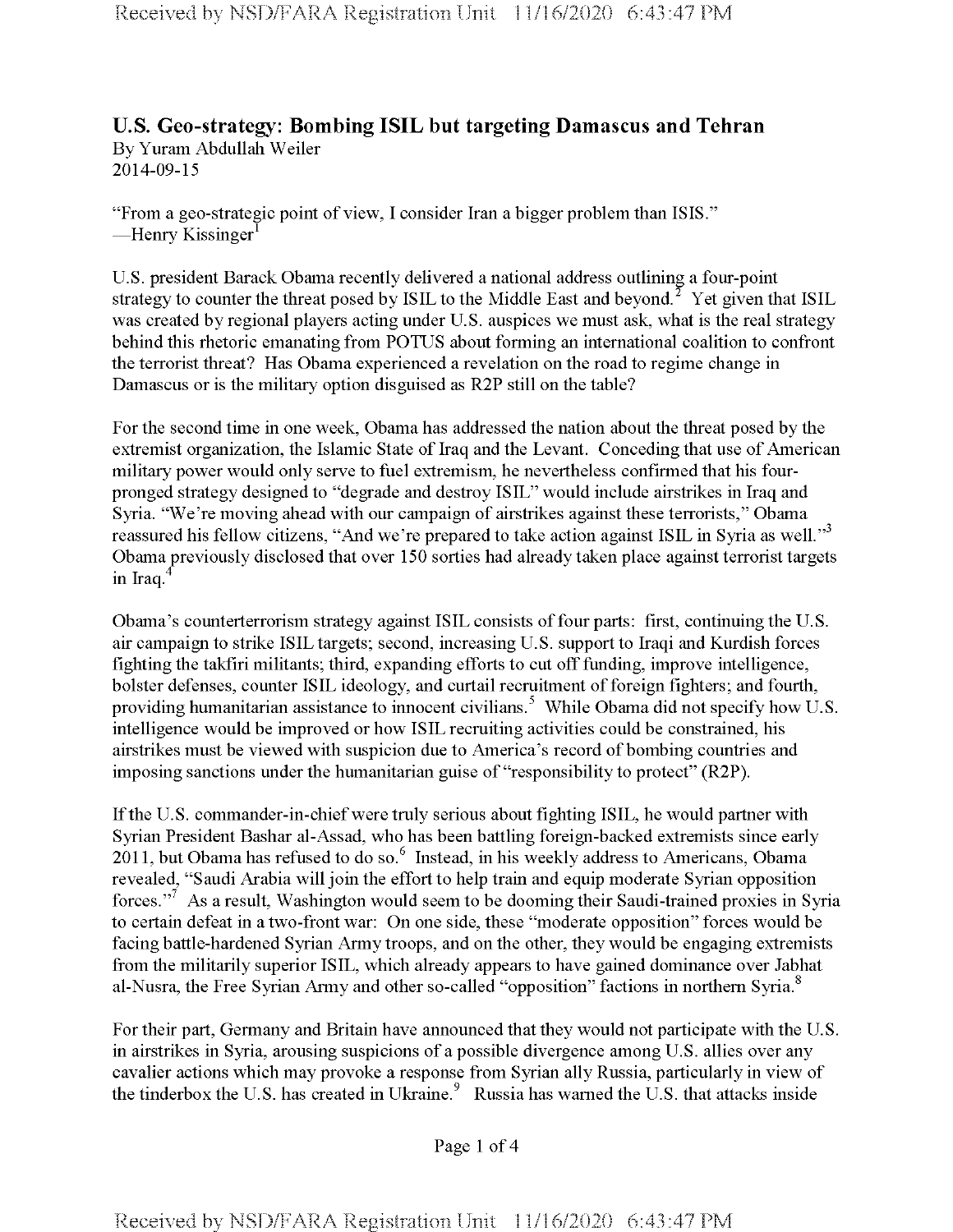Syria without authorization by the UN Security Council would be considered as an act of aggression and a gross violation of international law.<sup>10</sup> Furthermore, a number of academics and leaders have urged that any U.S. raids on ISIL targets within the sovereign state of Syria should be coordinated with President al-Assad, among them is former chief of staff of the British army General Lord Dannatt, who stated that "if there is going to be any question of air strikes over Syria airspace it's got to be with the Assad regime's approval."<sup>11</sup>

Atthe same time, western leaders blame Obama's indecision over Syria as the cause for the appearance ofISIL, rather than U.S. machinations to topple the al-Assad administration. Typical is French president Francois Hollande, who lamented, "If, one year ago, the major powers had reacted to the use of chemical weapons, we wouldn't have had this terrible choice between a dictator and a terrorist group."<sup>12</sup> Disregarded by the west is the evidence that the chemicals were supplied by then Saudi intelligence chief Prince Bandar bin Sultan and deployed by ISIL affiliate Jabhat al-Nusra,  $13$  and not by forces under the control of the Syrian president,  $14$  who has acted as any responsible leader would in defending his country from attack by foreign-backed insurgents.

Rather than an accident of indecision, ISIL is the result of deliberate efforts by the U.S. and its client states, among them Saudi Arabia, Qatar, Turkey, Jordan and Kuwait, to build a proxy army to oust President al-Assad from power in Syria,<sup>15</sup> and thereby eliminate an ally of Iran. Washington's strategic planners chose a proxy war against Syria as the approach to coercing Iran back into the U.S.-dictated world order, since unlike Iraq, which was weakened by years of U.S. sanctions, Iran is a strong regional power with a formidable defense force<sup>16</sup> capable of repelling a direct assault. However, due to competition between Saudi Arabia and Qatar over funding rival extremist factions aligned to their respective interests, the regime change scheme in Syria went awry, resulting in a loss of control over their proxy warriors and the emergence of ISIL.

British Prime Minister Henry John Temple Lord Palmerston once said, "We have no eternal allies, and we have no perpetual enemies,"17 and his words apply to the U.S. today, for ISIL is not the first U.S.-supported proxy army of militants transmuted from an asset to a target after achieving Washington's geo-strategic goals. The U.S., along with their Saudi and Pakistani allies, built a powerful army of militants, later called al-Qa'ida, whose mission, which was accomplished in 1989, was to expel the former Soviet Union from Afghanistan, but the U.S. declared war on them following the  $9/11$  attacks.<sup>18</sup> The reverse has happened as well: the Mujahedin-e Khalq (MEK), once considered a terrorist organization, now acts as a U.S. proxy force against Iran.<sup>19</sup> Yet the tactical role of ISIL in Washington's strategic plans remains unclear.

To unmask the real strategy lurking behind Obama's rhetoric, we note that ISIL is acting in accordance with at least six U.S. geo-strategic goals. First, it is aiding the U.S. objective of regime change in Syria, and providing a pretext for "humanitarian intervention;" second, it is securing oil and gas fields, and pipeline corridors on behalf of western interests; third, it acts as a destabilizing force to prevent a unified Iraq; fourth, the group poses a potential threat to Iran at a time when it is still negotiating with the U.S.; fifth, the ISIL provides political cover for the atrocities perpetrated by the Zionist regime; and sixth, ISIL serves the need to refresh periodically the "Islamic" terrorist threat.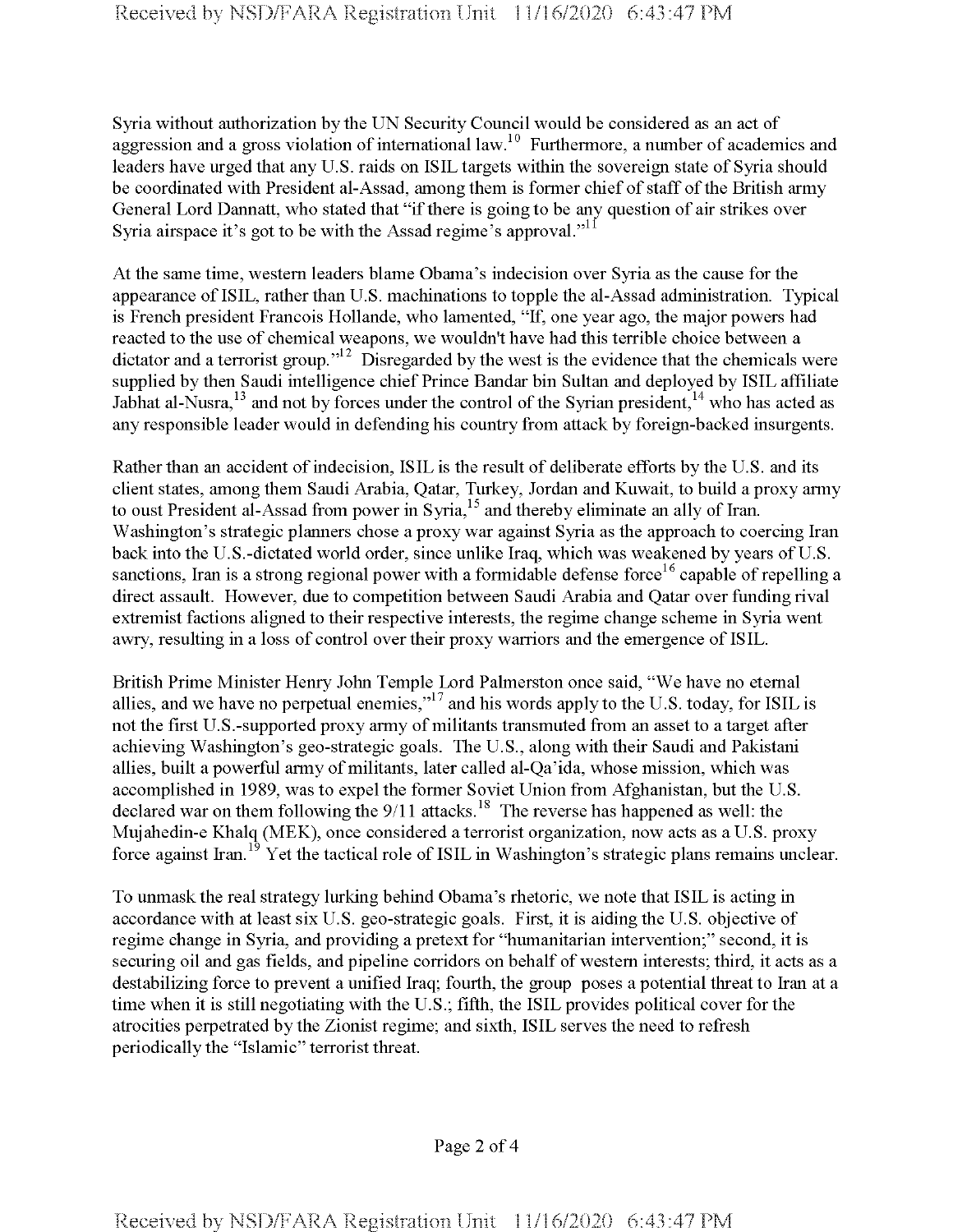Additionally, ISIL provides validation for the vilification of Islam, as is necessary to justify America's "Long War." Despite Obama's insistence that "ISIL is not Islamic,"<sup>20</sup> the takfiri organization represents an icon of"Islam" as portrayed in the Islamophobes' vilest diatribes. This phenomenon, called the "Green Scare" by Rutgers Professor of Middle East Studies Deepa Kumar, is the post-Soviet era replacement for the "Red Scare" of communism, but suffers the drawback of requiring periodic refreshment. Since it cannot induce the same hysteria as a nuclear-armed communist state, a new, ever-more-threatening "Islamic" terrorist threat must be trotted out periodically to restore the desired level of fear among the citizenry.<sup>21</sup>

Likewise, neocons' attempts over the past decade to cast Iran in the role of potential nucleararmed adversary have met little success. As a result, the U.S. government has been forced to rely on a series of manufactured "Islamic" threats, the latest of which is ISIL, to maintain fear among its citizens so that they continue to support Washington's imperial war budgets. And should the ISIL fail to induce the desired terror in the hearts of Americans, Washington calls on someone like Henry Kissinger to confirm that an even greater threat is looming ahead. For example, the Potomac potentates now claim to have found a Syrian al-Qa'ida cell that is working with Yemeni bomb makers and preparing to target U.S. airlines. $^{22}$ 

Connecting the dots, recall that Obama's "Asia Pivot" shifted U.S. geo-strategic focus to China "containment."<sup>23</sup> Since Iran is a major oil supplier to China,<sup>24</sup> by sanctioning Iran, the U.S. believes it can control China, and by destabilizing Syria, the U.S. believes it can weaken Iran. Moreover, if Obama succeeds in installing a U.S.-client government in Damascus, Qatar could build a pipeline across Syria from its North Dome gas field,<sup>25</sup> undercutting Europe's current gas supplier, thus reinforcing the U.S. strategy of Russian containment in Ukraine and eliminating a friendly port for Russia on the Mediterranean.

So the ISIL continues to play a role in advancing U.S. geo-strategic goals of Sino-Russian containment, suggesting that Obama's airstrikes are just for show. Indeed, the U.S. may be tactically bombing ISIL positions, but it is still strategically targeting Damascus and Tehran.

## **Endnotes**

Page 3 of 4

<sup>1</sup> "Henry Kissinger's Thoughts On The Islamic State, Ukraine And 'World Order'," *Weekend Edition*, NPR, September 6, 2014, accessed September 13, 2014, http://www.npr.org/2014/09/06/346114326/henry-kissingersthoughts-on-the-islamic-state-ukraine-and-world-order.

<sup>2</sup> Barack Obama, "Statement by the President on ISIL," *The White House,* September 10, 2014, accessed September 13, 2014, http://www.whitehouse.gov/the-press-office/2014/09/10/remarks-president-barack-obama-address-nation.

<sup>3</sup> Barack Obama, "Weekly Address: We Will Degrade and Destroy ISIL," *The White House,* September 13, 2014, accessed September 13, 2014, http://www.whitehouse.gov/the-press-office/2014/09/12/weeklv-address-we-willdegrade-and-destroy-isil.

<sup>&</sup>lt;sup>4</sup> Barack Obama, "Statement by the President on ISIL," ibid.

<sup>5</sup> Barack Obama, "Statement by the President on ISIL," ibid.

<sup>6</sup> Barack Obama, "Statement by the President on ISIL," ibid.

<sup>7</sup> Barack Obama, "Weekly Address: We Will Degrade and Destroy ISIL," ibid.

<sup>8</sup> Erin Banco, "ISIS Faces US Airstrikes In Iraq, But Makes Big Gains Near Aleppo," *International Business Times,* August 14, 2014, accessed September 13, 2014, http://www.ibtimes.com/isis-faces-us-airstrikes-iraq-makes-biggains-near-aleppo-1658768.

<sup>&</sup>lt;sup>9</sup> Ed Morrissey, "Britain, Germany: We won't take part in Syria air strikes," *Hot Air*, September 11, 2014, accessed September 13, 2014, http://hotair.eom/archives/2014/09/l l/britain-we-wont-take-part-in-syria-air-strikes/.